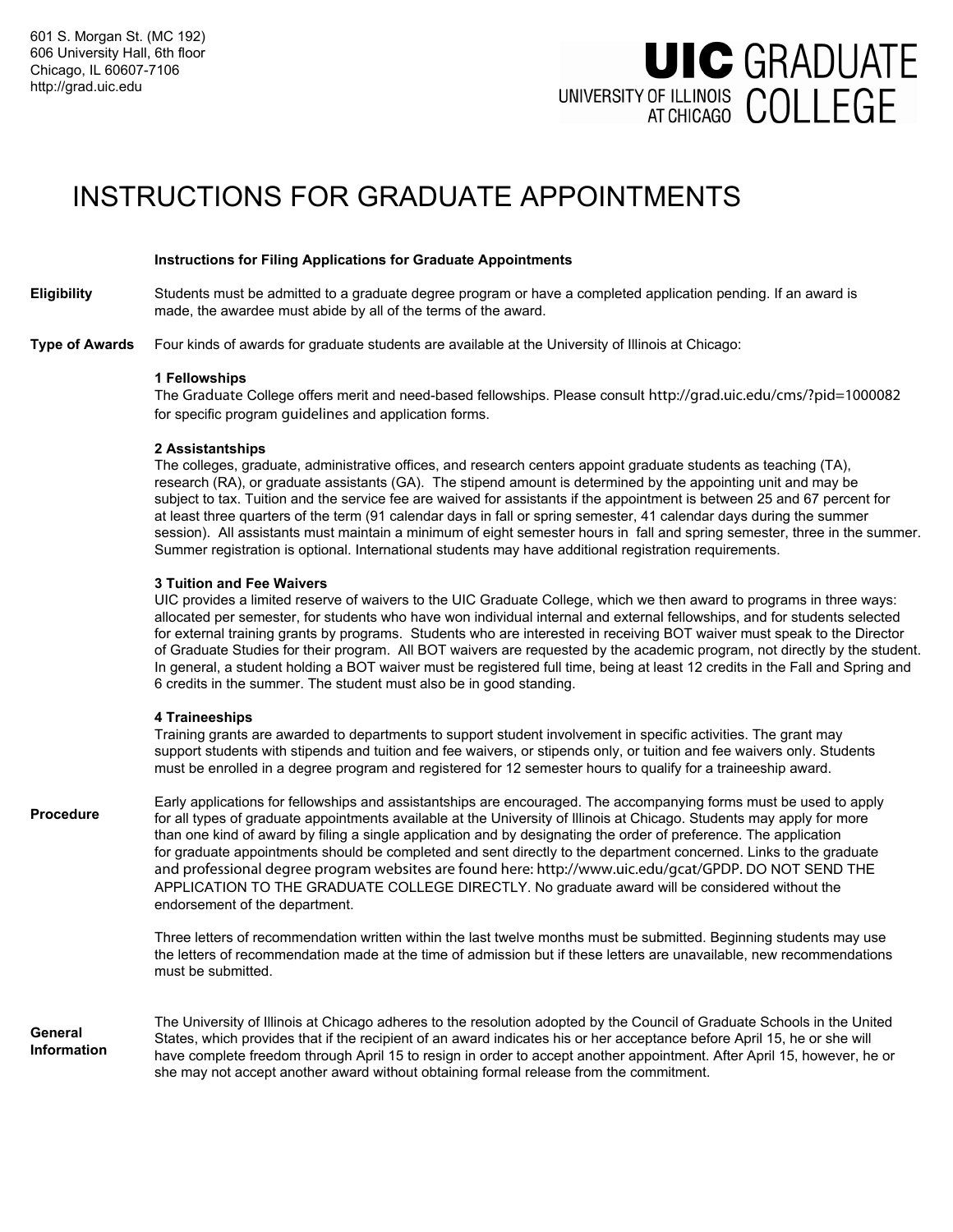601 S. Morgan St. (MC 192) 606 University Hall, 6th floor Chicago, IL 60607-7106 http://grad.uic.edu

### **APPLICATION FOR GRADUATE APPOINTMENT**

|                                | <b>UIC GRADUATE</b> |
|--------------------------------|---------------------|
| UNIVERSITY OF ILLINOIS COLLEGE |                     |

| I am applying for                                                                     | $\Box$ Fellowship                                |                                                                                                   | $\Box$ Assistantship                                                                      |                                                                                                                            |  |
|---------------------------------------------------------------------------------------|--------------------------------------------------|---------------------------------------------------------------------------------------------------|-------------------------------------------------------------------------------------------|----------------------------------------------------------------------------------------------------------------------------|--|
|                                                                                       | $\Box$ Tuition and Fee Waiver only               |                                                                                                   | $\Box$ Traineeship                                                                        |                                                                                                                            |  |
|                                                                                       | For □ Academic Year                              |                                                                                                   | $\operatorname{\mathsf{\rule{1pt}{1pt}\rule{1pt}{1pt}}\mathord{\mathsf{I}}}$ One semester |                                                                                                                            |  |
| beginning                                                                             |                                                  |                                                                                                   | $\operatorname{\mathsf{J}}$ Summer session                                                |                                                                                                                            |  |
| Name of Applicant                                                                     |                                                  |                                                                                                   |                                                                                           |                                                                                                                            |  |
| First                                                                                 |                                                  | Middle                                                                                            |                                                                                           |                                                                                                                            |  |
|                                                                                       |                                                  |                                                                                                   | Last                                                                                      |                                                                                                                            |  |
| <b>Mailing Address</b>                                                                | Street                                           | the control of the control of the control of the control of the control of                        |                                                                                           |                                                                                                                            |  |
| City                                                                                  |                                                  | State and Zip Code                                                                                |                                                                                           | Phone Number                                                                                                               |  |
| Degree Sought                                                                         |                                                  |                                                                                                   | Program                                                                                   |                                                                                                                            |  |
|                                                                                       |                                                  | $\Box$ Citizen                                                                                    |                                                                                           |                                                                                                                            |  |
| UIN number if available                                                               |                                                  | $\Box$ Permanent Resident                                                                         |                                                                                           | $\Box$ Illinois Resident                                                                                                   |  |
|                                                                                       |                                                  | $\Box$ Student Visa, type                                                                         |                                                                                           | $\Box$ Nonresident                                                                                                         |  |
| <b>Test Scores</b>                                                                    |                                                  |                                                                                                   |                                                                                           |                                                                                                                            |  |
| Name of test                                                                          |                                                  | Date taken                                                                                        |                                                                                           | Scores                                                                                                                     |  |
| <b>Academic Training</b><br>you have earned credit.<br>Institution and dates attended |                                                  | Major and Minor Fields                                                                            |                                                                                           | Give names of all junior colleges, colleges, universities, graduate and professional schools from which<br>Degree and Date |  |
| Experience<br>Institution or Organization                                             |                                                  | of your undergraduate work up to the present other than time spent in academic training.<br>Dates | Nature of Work                                                                            | Teaching, research, professional, business, military, etc. Account for all of your time since the beginning                |  |
| professional organizations.                                                           | Membership in honor societies and in learned and |                                                                                                   |                                                                                           | Scholarships, prizes, honors, or other recognition.                                                                        |  |